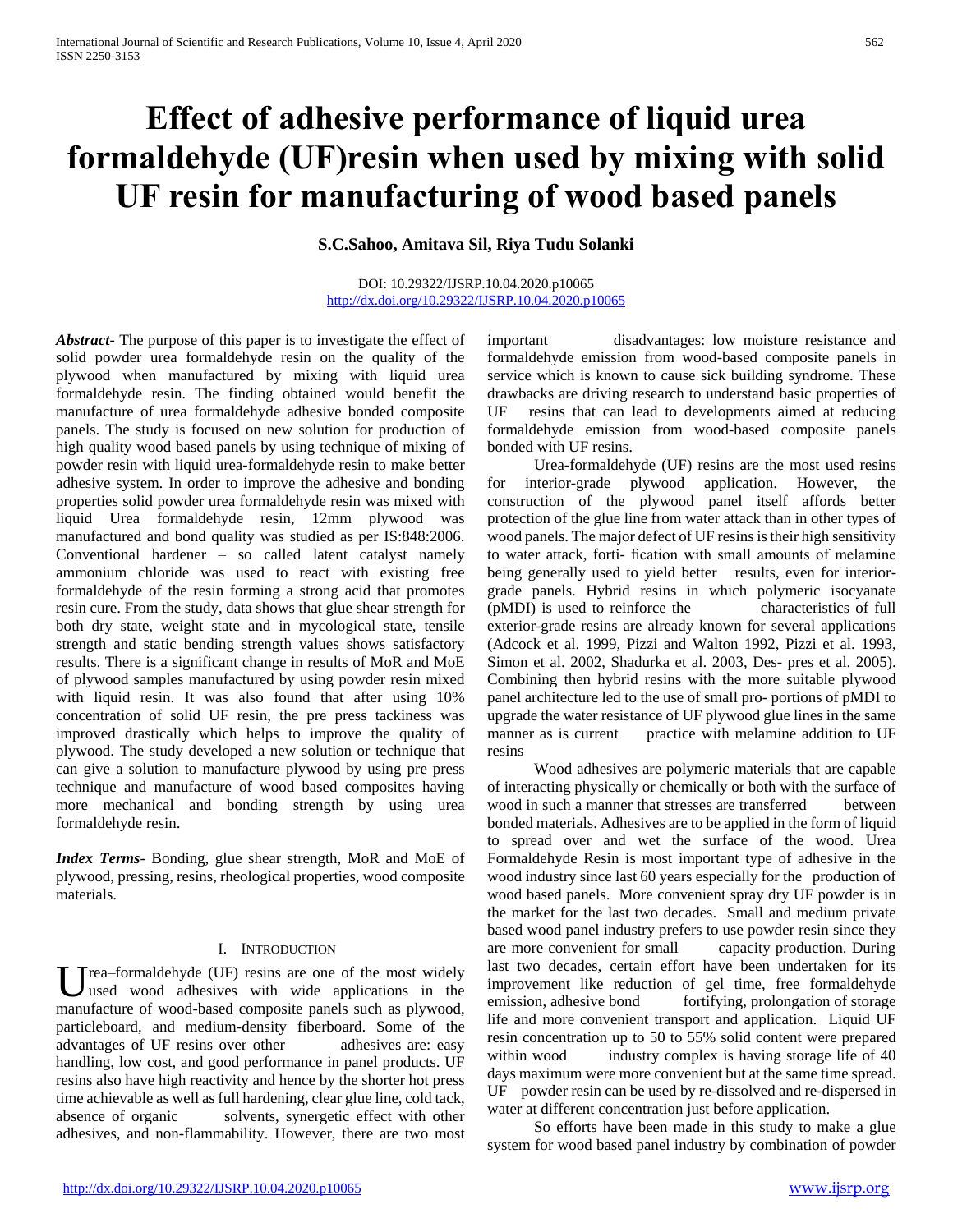resin with liquid UF resin. Petroleum is a finite natural resource subject to the vagaries of market forces. This improves the durability - stability of UF resins as a potential substitute for more petrochemical dependent, less versatile, and more supply sensitive PF resins which will be a welcome development for both manufacturer and users alike. The present study is one of such attempts.

# II. MATERIALS AND METHODS

# **2.1 Stage Materials**

 Phenol, formalin, caustic, urea etc. used for resin synthesis was collected from local market which belongs to commercial grade. Wood Veneer used for manufacture of plywood belongs to Dipterocarpussp.(Gurjan). Other chemicals used during testing were of analytical grade purchased from local market. MR Powder resin (SB MR – 202G) taken from M/s ARCL, Kolkata, India which are powder Melamine Urea Formaldehyde resins for Plywood Industry specially developed for MR Grade.

| <b>Properties</b>              | $MR - SB MR - 202G$       |
|--------------------------------|---------------------------|
| Appearance                     | White free flowing powder |
| Solubility                     | Easily soluble in water   |
| <b>Bulk Density</b>            | $0.69$ gm/cc              |
| PH (50 % Solution)             | 8-9                       |
| Flow time $(1$ part resin + 1  | $16-18$                   |
| part Water) $25^{\circ}$ C, in |                           |
| Seconds)                       |                           |
| Gel time                       | 118 seconds               |

# **2.2 Methods**

# **2.2.1 Synthesis of UF resin**

 230-250 parts by weight of formalin (Formaldehyde content 37%) was charged into resin kettle and made alkaline with 50% sodium hydroxide solution to pH 7.5 -8.0. 100 parts by weight of urea was gradually added to the kettle and stirring started. Stirring continued till the end of the reaction. Temperature was raised by passing steam and then set at  $92^{\circ} \pm 2^{\circ}$ C and kept at this temperature under agitation for  $1\frac{1}{2}$  - 2 hours. pH was checked from time to time and was maintained at 7.5 – 8.0. In the second stage, the pH of the solution was lowered to 5.0 – 5.5 by adding 50% solution of acetic acid and reaction was continued under agitation at the same temperature. The progress of the reaction was followed by measurement of viscosity and water tolerance. For steady result instead of viscosity, flow time of the reaction mixture was measured in B4 cup (as per IS: 3944:1982). Water tolerance was a measure of the number of times of weight of water which can be mixed with resin before incipient precipitate is formed. The resin was ready when flow time of 16-18 seconds in B4 flow cup and water tolerance of 3-4 times was observed. The reaction was arrested by raising pH to  $(7.5 - 8.0)$  by adding 50% alkali and then the resin was cooled.

## **2.2.2 Formulation of adhesive mix**

 Using synthesized UF resin, plywood adhesive mix was formulated by mixing synthetic resin, hardener, buffer and UF/MR/BR powder resin at various concentrations from at concentration level from C0 to C6 to standardize the flow time of glue under stirring with a speed regulated stirrer (Ref Tab 3). The mixing was then continued for 30 minutes until a homogeneous mixture was obtained. Viscosity of the glue after mixing was taken in B6 Cup (IS:3944-1982 ) and the adhesive mix was taken for glue durability test through water resistance test as per IS :303- 1989.

# **2.2.3 Viscosity assessment**

 A change in glue viscosity exerts large effects on glue spreader rates. Glue mix with high viscosity is difficult to spread and leads to higher glue spread which is undesirable from quality and economic point of view. For a resin, viscosity is a measure to assess the progress and extent of polymerization of the resin either during manufacture or use and for adhesive it should be satisfactory coverage up to 28-30 gms /sq. ft. In plywood industry the actual viscosity of the adhesive are studied by use of standard flow cup. In this study the flow time of the adhesive mix was studied by B6 flow cup (as per IS:3944-1982) at different concentration level. The results for standardization of flow time are given in Tab 4.

# **2.2.4 Spreading process**

 Spread rate will largely depend on the nature of the work being done and the method of cure employed. Rates are normally defined by gms of glue required per 1m2 of board surface to be glued. Spread rates will range from 28 -30 gms/ft2 depending on the nature of the work, time constraints of the glue-up, and method of cure. Care should be taken to check the thickness of veneer and relative porosity of the species to be used and the spread to be adjusted accordingly. In many instances, a thin spread coupled with mandatory open assembly time will be necessary to prevent excessive bleed-through. Hot Press pressure also has great bearing on the spread rate. Lower pressures should have less glue in the glue line, as thick glue lines will take longer time to cure.

## **2.2.5 Pot Life assessment**

 Once mixed with water, the resin will advance in its cure stage until it is unusable. The amount of time between first mixed until it reaches the unusable point is termed pot life. As with most directions for gluing, this is a dynamic value. It will change primarily due to temperature. Hotter temperatures yield a shorter pot life and vice versa with colder temperatures. At 250C pot life will be 5-6 hours and at30-350C pot life will be 3-4 hours.The results for standardization of flow time is given in Tab 4.

## **2.2.6 Layup and Stand time assessment**

 Since layup time depends on the number of plies in a panel, type of core, glue formulation, number of panel etc. and stand time depend on veneer moisture content, veneer temperature, pressure, temperature and spread rate. So proper layup and stand time has to be maintained during manufacture of plywood. The time after spreading the glue, before full pressure is applied is referred to as assembly time. Open assembly is after the glue is applied to the veneer but before it is put together with the mating surface. Closed assembly is after the surfaces have been placed together but before full hot press pressure is applied. Open and closed assembly times are interrelated. The maximum closed assembly time is only reached when virtually no open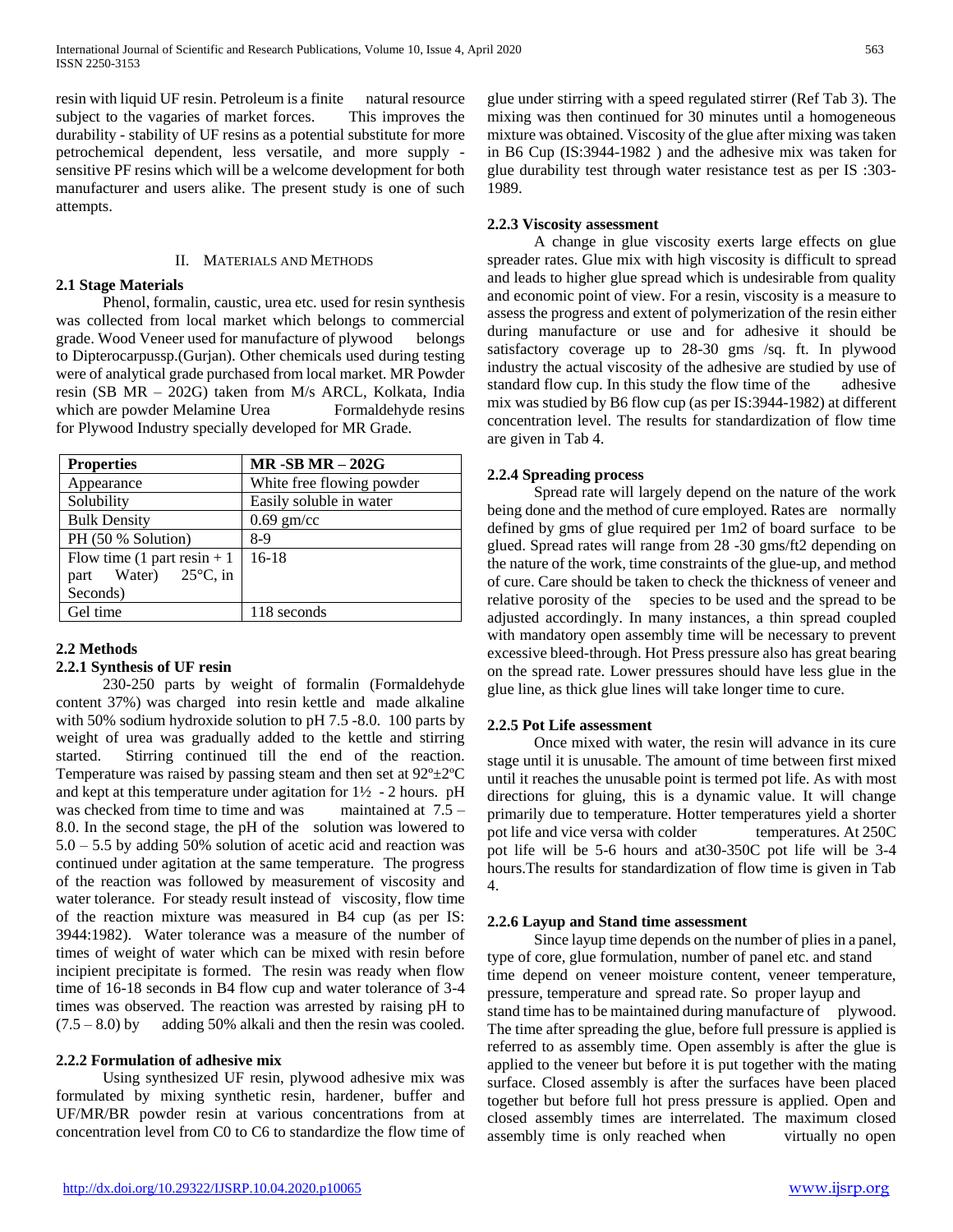assembly time is given and is reduced about 2 minutes for every minute of open assembly time. As temperature increases, allowable assembly times decrease. Maximum assembly time at  $25-28^{\circ}$ C is 45 minutes and at 30-35 $^{\circ}$ C is 22 minutes. The results for standardization of flow time are given in Tab 5.

# **2.2.7 Stock Preparation**

 The best results are obtained with the best stock preparation. The closer these conditions are adhered to, the better the results. Equilibrium moisture content (EMC) should be 8- 10% max of 12% for cold pressing which may go maximum up to 10% for hot pressing. It is critical to know the destination of the end piece, so that moisture content change will not be extreme. Surfaces should be free of dust, dirt, grease or other contaminants.

## **2.2.8 Pressing and Curing**

 As with pot life, both hot press pressure and cure time are dynamic depending on the conditions at hand. Pressure required to develop sufficient bond strength is dependent upon the construction and the wood species used with the guiding rule that surfaces must be in intimate contact with the glue.

# **2.2.9 Pre Pressing Technique**

 The technique of pre-pressing involves a temporary bond formation between the glue coated veneers before hot pressing. The glue coated veneer assembly is compressed near to its final thickness during the short pre-pressing cycle. In a pre-pressed panel, the uncured glue is used to hold the veneers together. The technique of pre-pressing is becoming more and more popular in the manufacture of plywood particularly where hot presses of more than ten daylight openings are used. In this study 1ft x 1ft size 10 nos plywood was manufactured by using Eucalyptus sp. as core veneer and gurjan spp. as face veneer. 10% of BR-201G was mixed with Liquid MUF and UF resin for achieving prepress tackiness of the glue. Details of pre- pressing condition, glue properties and mechanical properties are given in Tab 9 to Tab 11.

## III. RESULTS AND DISCUSSION

## **3.1 General Resin Properties**

 The specific gravity, solids contents as well as the viscosity values of the synthesized resins showed little differences and these values are within the normal ranges of industrial values (Ref Tab 3).

## **3.2 Adhesive Mix**

 Adhesive mix for plywood manufacture using three powder resin with liquid resin shows homogeneous mixture after mixing of 30 minutes in glue spreader. The powder resin doesn't shows any chemical reactions with liquid UF and MUF resin even after mixing with hardener and buffer which implicates satisfactory results for adhesive mix. The concentration of adhesive mix from extension level C0 to C6 shows satisfactory concentration for glue spreader and adhesive mix viscosity after mixing properly in a glue spreader minimum 30 minutes (Ref Tab 3).

**3.3 Assessment of Viscosity and physicochemical properties**

 From Viscosity study (Ref Tab 4), data shows that viscosity of adhesive mix measured in terms of flow time in B6 (as per IS 3944-1982) shows satisfactory result at extension level C3 for smooth operation of Glue Spreader. From the data, it has also been observed that the viscosity of adhesive mix increases with increasing extension level. Solid content of adhesive mix increase as significantly as the concentration of the powder resin increases in the adhesive mix with satisfactory PH and pot life.

# **3.4 Layup and Stand type assessment**

 Since all gluing operation have to be completed within a giving period of time i.e. from the spreading of adhesive on veneer to the application of pressure in the assembly, so layup and stand time of the adhesive mix should resist within the period. Layup time should not be too short or high to avoid solvent loss and time during panel assembly. From the data (Ref Tab 5) reveals that powder resin mixed with adhesive mix shows significant result towards bond quality during boiling water test when total layup and stand time lays for 60 minutes. But it shows unsatisfactory in terms of glue shear strength and percent of wood failure when both layup and stand time exceeds 60 minutes.

# **3.5 Adhesive bond quality assessment**  $\frac{1}{\sqrt{2}}$  , where  $\frac{1}{\sqrt{2}}$  , where  $\frac{1}{\sqrt{2}}$  , where  $\frac{1}{\sqrt{2}}$  , where  $\frac{1}{\sqrt{2}}$

- *Shri S.C.Sahoo is currently working as Scientist in IPIRTI, Filed Station Kolkata, India, PH-09007286360. E-mail: sadhu.ch.sahoo@gmail.com*
- *Shri Amitava Sil is currently working , Scientist in IPIRTI, Filed Station Kolkata, India, PH-09874219758. E-mail: silchief@gmail.com*
- *Smt R.T. Solanki is currently working , Scientist in IPIRTI, Filed Station Kolkata, India, PH-08017002192. E-mail: riya151185@gmail.com*

 Bonding quality was tested according to IS 848:2006 for both UF, MR and BR grade powder resin. The results are summarized in Tab 5 to Tab 8. MR and BR grade resin at 10%  $(w/w)$  of liquid resin were used to test for BWR Grade plywood and results are summarized in Tab 13. UF, MR and BR grade powder resin shows excellent results in cyclic test. Glue shear strength value shows more in comparison to MR and UF grade (Ref Tab 7). During the study of glue shear strength for dry state, wet state and mycological state, tensile strength and static bending strength, results shows satisfactory value an there is a significant change in results of MoR and MoE has been obtained for plywood samples manufactured by using powder resin mixed with liquid resin (Ref Tab 8).

# **3.6 Pre pressing and Hot pressing Parameter** TABLE 4

Lay up and stand time standardization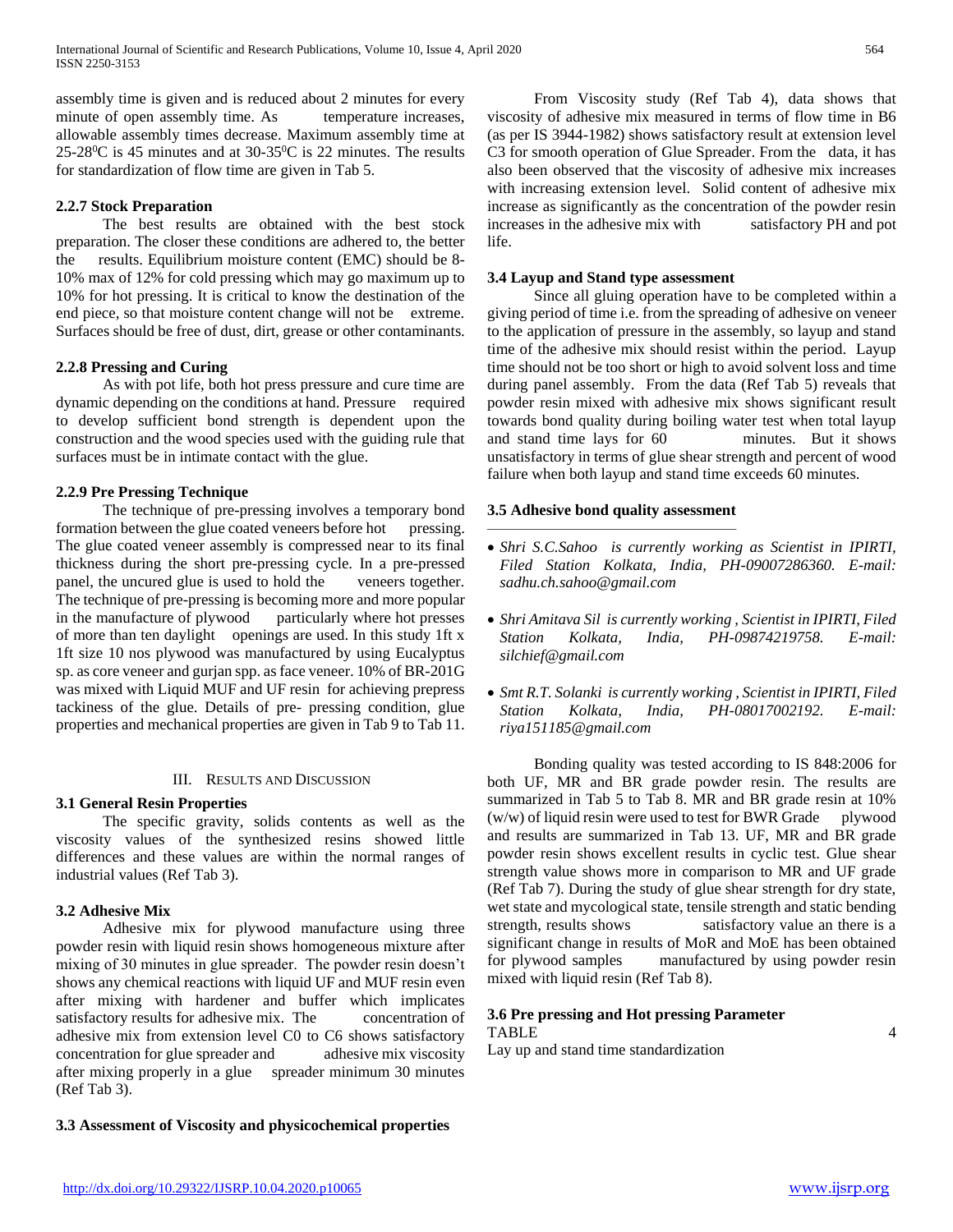| Powder         | Level          | Flow time                | Lay out       | Stand         | Quality                    |                           |
|----------------|----------------|--------------------------|---------------|---------------|----------------------------|---------------------------|
| resin<br>grade | of<br>conc     | in B6 flow<br>cup (sec.) | time<br>(min) | time<br>(min) | Cyclic test<br>MR<br>Grade | $%$ of<br>wood<br>failure |
|                |                |                          | 20            | 15            | Pass<br>standard           | 85                        |
|                |                |                          | 30            | 15            | Pass<br>standard           | 85                        |
| MR<br>(202G)   | C <sub>5</sub> | 24                       | 45            | 15            | Pass<br>standard           | 75                        |
|                |                |                          | 60            | 15            | Failed                     | 40                        |
|                |                |                          | 75            | 15            | Failed                     | 40                        |

 In plywood industries the former process is known as cold pressing and the later process is known as hot pressing and both the process leads to curing of resin. From the study for manufacture of plywood to assess the rheological properties of powder resin, the parameters for hot pressing and cold pressing (Ref Tab 9 to Tab 12), it shows satisfactory results specially in case of bond quality and surface finishing of plywood, result shows plywood delaminates after 3 hours in case of MR Powder resin with liquid UF resin and delaminates after 9 hours in case of BR 201G with liquid MUF resin tested as per IS 848- 2006.

TABLE 3 Properties of adhesive mix with Powder resin MR

| Properties                                                | Level of concentration (%) |           |                |                |                |           |           |  |
|-----------------------------------------------------------|----------------------------|-----------|----------------|----------------|----------------|-----------|-----------|--|
|                                                           | CO                         | C1        | C <sub>2</sub> | C <sub>3</sub> | C <sub>4</sub> | C5        | C6        |  |
| Flow time of adhesive<br>mix in B6 flow cup in<br>seconds | 20/B4                      | 10        | 13             | 18             | 23             | 26        | 31        |  |
| Solid content of<br>adhesive mix (%)                      | 48.0                       | 49.2      | 52.4           | 53.5           | 53.7           | 54.9      | 56.2      |  |
| Adhesive pH                                               | $6 - 6.5$                  | $6 - 6.5$ | $6-$<br>6.5    | $6 - 6.5$      | $6 - 6.5$      | $6 - 6.5$ | $6 - 6.5$ |  |
| Pot life (hrs)                                            | > 6                        | >6        | > 6            | >6             | > 6            | > 6       | > 6       |  |

# IV. TABLES

TABLE 6 Composition of the adhesive mix used to prepare 7 ply plies (12.0 mm thickness)

| Adhesive mix         |                    | Board parameters for 9 ply plywood |                                 |  |  |
|----------------------|--------------------|------------------------------------|---------------------------------|--|--|
| Component            | Parts by<br>weight | Characters                         | <b>Board Parameters</b><br>(mm) |  |  |
| Resin UF<br>Liquid   | 200                | Number of plies                    | 9                               |  |  |
| NH <sub>4</sub> Cl   | 1.0                | Face longitudinal                  | 0.35                            |  |  |
| Liquid NH4           | 1.6                | Cross band (cross<br>grain glued)  | 1.8                             |  |  |
| Powder<br>resin      | 3.0                | Long core<br>(Longitudinal grain)  | 1.8                             |  |  |
| Insecticide<br>(GLP) | 0.5                | Back (Longitudinal<br>grain)       | 0.35                            |  |  |

TABLE 1 Properties of synthesized Urea-formaldehyde resin

| Gel Time at<br>100°C<br>(seconds) | Flow Time<br>(B4 cup)<br>(seconds) | Solid<br>content<br>(%) | Water<br>tolerance | pH      | pH of<br>Cured<br>film | Free<br>formaldehyde<br>(% ) |
|-----------------------------------|------------------------------------|-------------------------|--------------------|---------|------------------------|------------------------------|
| 74                                |                                    | 48.8                    | 1:4                | 8.0-8.5 | 5.6                    | 0.90                         |

TABLE 2 Adhesive mix with different concentration of Powder resin (MRGRADE)

| Component                           | Parts by weight (Pbw) |                            |     |                |                |                |      |
|-------------------------------------|-----------------------|----------------------------|-----|----------------|----------------|----------------|------|
|                                     |                       | Level of concentration (%) |     |                |                |                |      |
|                                     | CO                    | C1                         | C2  | C <sub>3</sub> | C <sub>4</sub> | C <sub>5</sub> | C6   |
| <b>UF</b> Resin<br>Liquid 48% solid | 200                   | 200                        | 200 | 200            | 200            | 200            | 200  |
| Powder resin MR                     | 0                     | 4.0                        | 6.0 | 8.0            | 10.0           | 12.0           | 14.0 |
| NH <sub>4</sub> Cl                  | 1.0                   | 1.0                        | 1.0 | 1.0            | 1.0            | 1.0            | 1.0  |
| Liquid NH4                          | 1.6                   | 1.6                        | 1.6 | 1.6            | 1.6            | 1.6            |      |

TABLE 5 Properties Effect of coverage on Glue Shear Strength with respect to coverage spread =  $350\pm10$  gms/m<sup>2</sup> DGL

| Powder         |                | Dry State   |                        | After cyclic test<br>(MR Grade) |                     |  |
|----------------|----------------|-------------|------------------------|---------------------------------|---------------------|--|
| resin<br>grade | Conc<br>Level  | Load<br>(N) | Wood<br>Failure<br>(%) | Load<br>(N)                     | Wood<br>Failure (%) |  |
|                | CO             | 1020        | 65                     | 754                             | 55                  |  |
|                | C1             | 1154        | 65                     | 787                             | 55                  |  |
| MR             | C2             | 1248        | 65                     | 812                             | 55                  |  |
| (202G)         | C <sub>3</sub> | 1298        | 70                     | 832                             | 60                  |  |
|                | C <sub>4</sub> | 1365        | 70                     | 888                             | 60                  |  |
|                | C <sub>5</sub> | 1420        | 70                     | 906                             | 60                  |  |
|                | C6             | 1486        | 70                     | 916                             | 60                  |  |

# TABLE 8 Static Bending and Tensile Strength of the plywood on the basis of pilot scale using powder resin. of synthesized Urea-formaldehyde resin

|                |                                |                 | <b>Static Bending</b> |                        |        |                                                 |        |
|----------------|--------------------------------|-----------------|-----------------------|------------------------|--------|-------------------------------------------------|--------|
| Sl.<br>No.     | Powder<br>resin<br>$grade$ (%) | $M$ oR, $N/mm2$ |                       | MoE, N/mm <sup>2</sup> |        | <b>Tensile Strength</b><br>(N/mm <sup>2</sup> ) |        |
|                |                                | Along           | Across                | Along                  | Across | Along                                           | Across |
| $\mathbf{1}$   | $UF+Conv$<br>Extender          | 39.46           | 46.67                 | 4895                   | 2948   | 31.25                                           | 30.22  |
| $\overline{2}$ | MR                             | 44.27           | 67.10                 | 4863                   | 5937   | 39.45                                           | 42.95  |

TABLE 9 Board Pressing conditions of adhesive mix with Powder resin (MR GRADE)

| Parameters  | Cold Pressing      | Hot Pressing (UF Resin)   |
|-------------|--------------------|---------------------------|
| Pressure    | $8 \text{Kg/cm}^2$ | $10.0 \,\mathrm{Kg/cm^2}$ |
| Temperature | NΑ                 | $110^{\circ}$ C           |
| Time        | 15-20 minutes      | 12 minutes/12 mm ply      |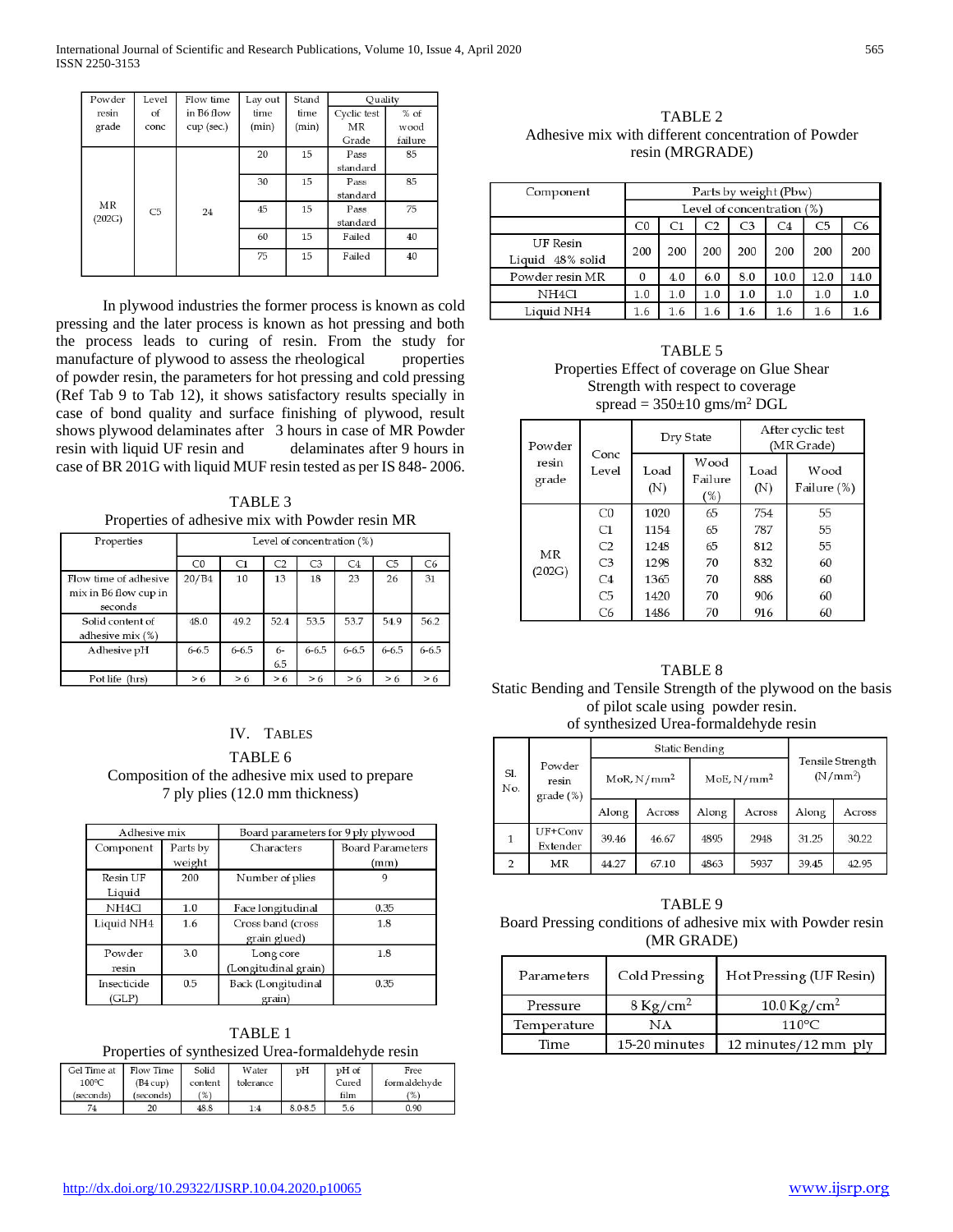TABLE 7 Glue Strength of the plywood on the basis of pilot scale using powder resin of synthesized Urea-formaldehyde resin

|             |                       | Average Glue Shear Strength |                        |             |                        |                                |                        |                      |  |
|-------------|-----------------------|-----------------------------|------------------------|-------------|------------------------|--------------------------------|------------------------|----------------------|--|
| SI.         | Powder<br>resin       | Dry State                   |                        |             |                        | <b>Wet State</b><br>(MR Grade) |                        | Mycological<br>State |  |
| No.         | $grade$ (%)           | Load<br>(N)                 | Wood<br>Failure<br>(%) | Load<br>(N) | Wood<br>Failure<br>(%) | Load<br>(N)                    | Wood<br>Failure<br>(%) |                      |  |
| $\mathbf 1$ | $UF+Conv$<br>Extender | 1375                        | 70                     | 780         | 60                     | 730                            | 55                     |                      |  |
|             | MR                    | 1525                        | 70                     | 880         | 60                     | 790                            | 55                     |                      |  |

TABLE 11 Pre-pressing Conditions

| Adhesive<br>Type       | Moisture<br>Content of<br>Veneers<br>(%) | Closed<br>Assembly<br>Time<br>(Minutes) | Prepressing<br>Pressure<br>(Kg/cm <sup>2</sup> ) | Pre-pressing<br>Time<br>(Minutes) |
|------------------------|------------------------------------------|-----------------------------------------|--------------------------------------------------|-----------------------------------|
| <b>UF</b> Resin        | $8 - 10$                                 | 20-30                                   |                                                  | $15 - 20$                         |
| <b>UMF-50</b><br>resin | $6 - 8$                                  | 20-30                                   | 8                                                | $15 - 20$                         |

| TABLE <sub>12</sub>                       |
|-------------------------------------------|
| <b>Hot Pressing Conditions Conditions</b> |

| Adhesive<br>Type      | Grade of<br>Plywood | <b>Hot Press</b><br>Temperature<br>$(^0C)$ | Hot<br>pressing<br>pressure<br>(Kg/cm <sup>2</sup> ) | Hot pressing<br>time (Minutes)    |  |
|-----------------------|---------------------|--------------------------------------------|------------------------------------------------------|-----------------------------------|--|
| <b>UF</b> Resin<br>MR |                     | $110 + 5$                                  | 10                                                   | 12 minutes for 9<br>ply, 12mm thk |  |

TABLE 10 Adhesive Formulations for Pre-pressing Pressing conditions of adhesive mix with Powder resin (MR GRADE)

| Type of<br>Resin | $%$ of<br>Powder<br>resin on<br>the wt. of<br>liquid<br>resin | $%$ of<br>filler/<br>Extender | Type of<br>buffer and<br>its % on the<br>wt. of<br>liquid<br>resin | Catalys<br>tand<br>its on<br>the wt.<br>οf<br>liquid<br>resin | Flow time<br>(B6 Cup) | Grade of<br>plywood |
|------------------|---------------------------------------------------------------|-------------------------------|--------------------------------------------------------------------|---------------------------------------------------------------|-----------------------|---------------------|
| UF<br>Resin      | <b>BR-201G</b><br>10%                                         | 10%                           | Liquor<br>ammonia<br>(sp. Gr.<br>0.91):0.4                         | NH <sub>4</sub> Cl<br>$0.075 -$<br>to $0.1$                   | $35 - 40$             | <b>MR</b>           |

#### V. CONCLUSION

 The different grade of powder resin having solid content 100% doesn't show any chemical reaction with Liquid resin even after mixing with hardener and buffer rather than forming creamy and is lump-free during mixing. Satisfactory rheological properties of the adhesive and physio co-mechanical properties of the plywood made with mixing resin technology was achieved. Satisfactory pre-press results have been achieved at higher concentration of powder resin mix. The chances of pre-cure

of dry out was reduced because veneers are held in close contact with each other. The adhesive wets the veneer surface since the layers of veneers have an opportunity to come into intimate contact with each other for greater period of time. Hence the quality of the plywood improved by overcoming warping, precuring etc. Plywood delaminates after 3 hours in case of MR Powder resin with liquid UF resin and delaminates after 9 hours in case of BR 201G with liquid MUF resin tested as per IS 848 - 2006 for BWR grade plywood by adding 10% (w/w), however plywood confirms to MR Grade in all the cases.

#### ACKNOWLEDGMENT

 The authors express their gratitude to Director, IPIRTI Bangalore for the timely encouragement, guidance and advices rendered during the course of the study.

#### **REFERENCES**

- [1] Dunky M, "Urea–formaldehyde (UF) adhesive resins for wood," Int J Adhes,Vol 18, pp. 95–107, 1998
- [2] Pizzi A, "Urea–formaldehyde adhesives," Handbook of adhesive technology, 2nd ed., revised and expanded, Chap 31. New York:
- [3] Marcel Dekker Inc., K. Elissa, "An Overview of Decision Theory," unpublished. (Unplublished manuscript), 2003
- [4] J. Kaufman, "Rocky Mountain Research Laboratories, Boulder, Colo., personal communication," 1992. (Personal communication)
- [5] Adcock T, Wolcott MP, Peyer SM, "Urea formaldehyde/ diphenylmethane diisocyanate copolymer adhesives: possible use as anadhesive system for straw based particleboard", Proceedings ofthe third European panel products symposium, Llandudno, UK, pp67–76S, 1999
- [6] Myers GE, "How mole ratio of UF resin affects formaldehyde emission and other properties: a literature critique," Prod J. 1984;34(5), pp.:35–41.
- [7] Despres A, Pizzi A, Delmotte L, "C NMR investigation of the reac-tion in water of UF resins with blocked emulsifiable isocyanates, J Appl Polym Sci (in press), 2005
- [8] Pizzi A, Valenzuela J, Westermeyer C, "Non-emulsifiable, waterbaseddiisocyanate adhesives for exterior plywood – Part 2: theory application and industrial results", Holzforschung, 47(1):pp. 69–72, 1993
- [9] Pizzi A, Walton T, "Non-emulsifiable, water-based diisocyanate adhe-sives for exterior plywood – Part 1: novel reaction mechanisms and theirchemical evidence", Holzforschung, 46(6): pp. 541–547, 1992
- [10] Shadurka V, Binder WG, Dunky M, Kantner W, "Blocked isocyanates in UF resins: reaction pathways and cross-linking, "Proceedings of the 7th panel products symposium, Landudno, Wales, UK, pp 57–69, October 2003
- [11] Simon C, George B, Pizzi A, "UF/pMDI wood adhesives: networks blend vs. copolymerization", Holzforschung, 56(3): pp. 327–334, 2002
- [12] IS 848: 2006, Synthetic resin adhesives for plywood (phenolic &aminoplastic) - Specification (Second Revision).
- [13] IS 303 (1989): Plywood for General Purposes [CED 20: Wood and other Lignocellulosic products].

#### **AUTHORS**

**First Author** – S.C.Sahoo, Amitava Sil **Second Author** – Riya Tudu Solanki